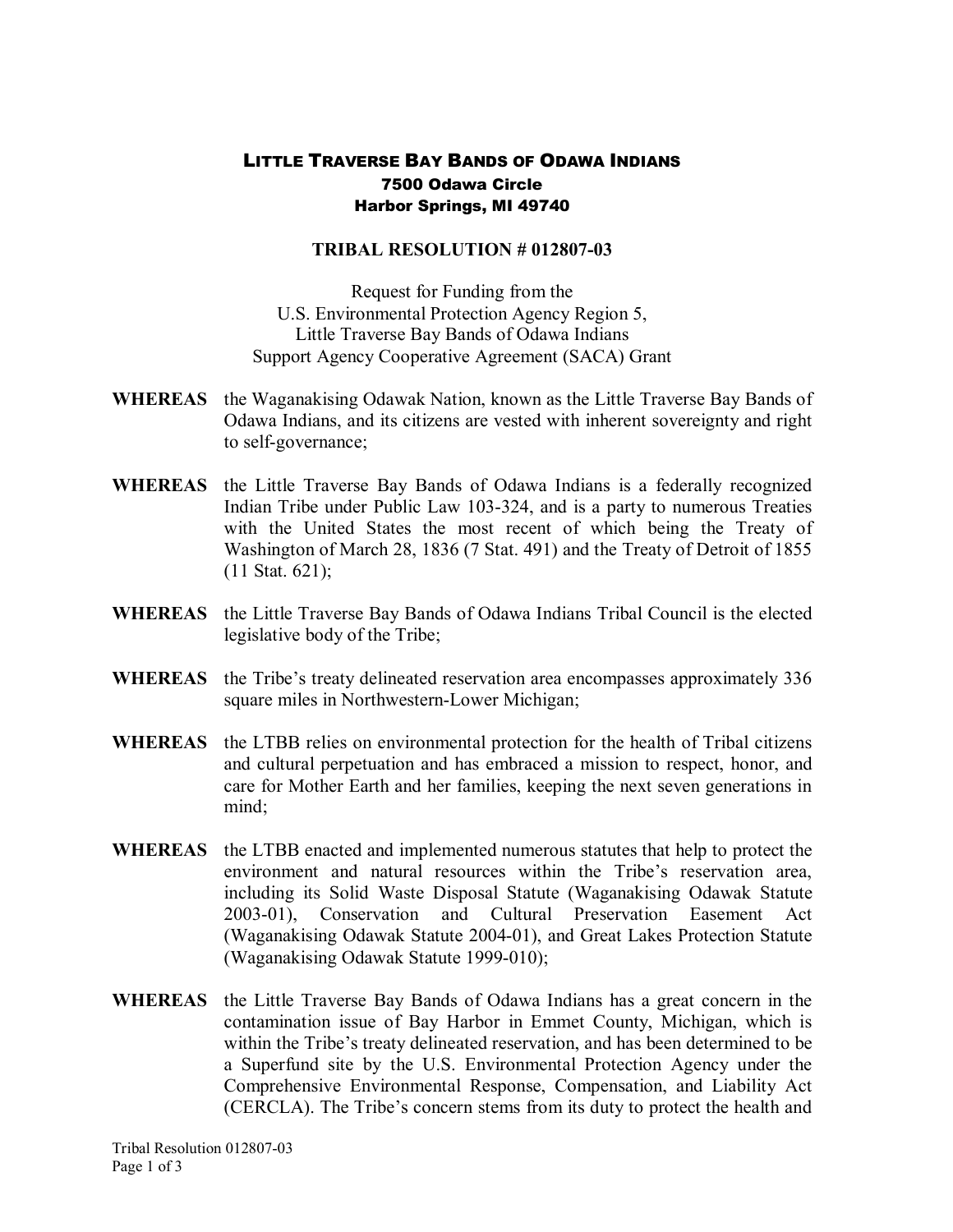safety of its members, and the Tribe's economic, cultural and subsistence treaty right to harvest Great Lakes fish;

- **WHEREAS** the United States Environmental Protection Agency Region 5 has approved the Little Traverse Bay Bands of Odawa Indians as eligible to apply for and has received funding of a Support Agency Cooperative Agreement grant for the purpose of assistance with the Bay Harbor contamination issue;
- **WHEREAS** the Tribe desires to continue its involvement in the clean up efforts of the Bay Harbor Superfund site.

**THEREFORE BE IT RESOLVED** that the Tribal Council of the Little Traverse Bay Bands of Odawa Indians authorizes and supports this request for funding from the U.S. Environmental Protection Agency, Region 5, for a Support Agency Cooperative Agreement grant.

**BE IT FURTHER RESOLVED** that Tribal Chairman Frank Ettawageshik, Tribal Vice Chairman William I. Denemy, Tribal Administrator Albert Colby Jr., or another designee from the Tribal Chairman is authorized to execute any documents necessary to apply for, receive, and administer funds under the grant.